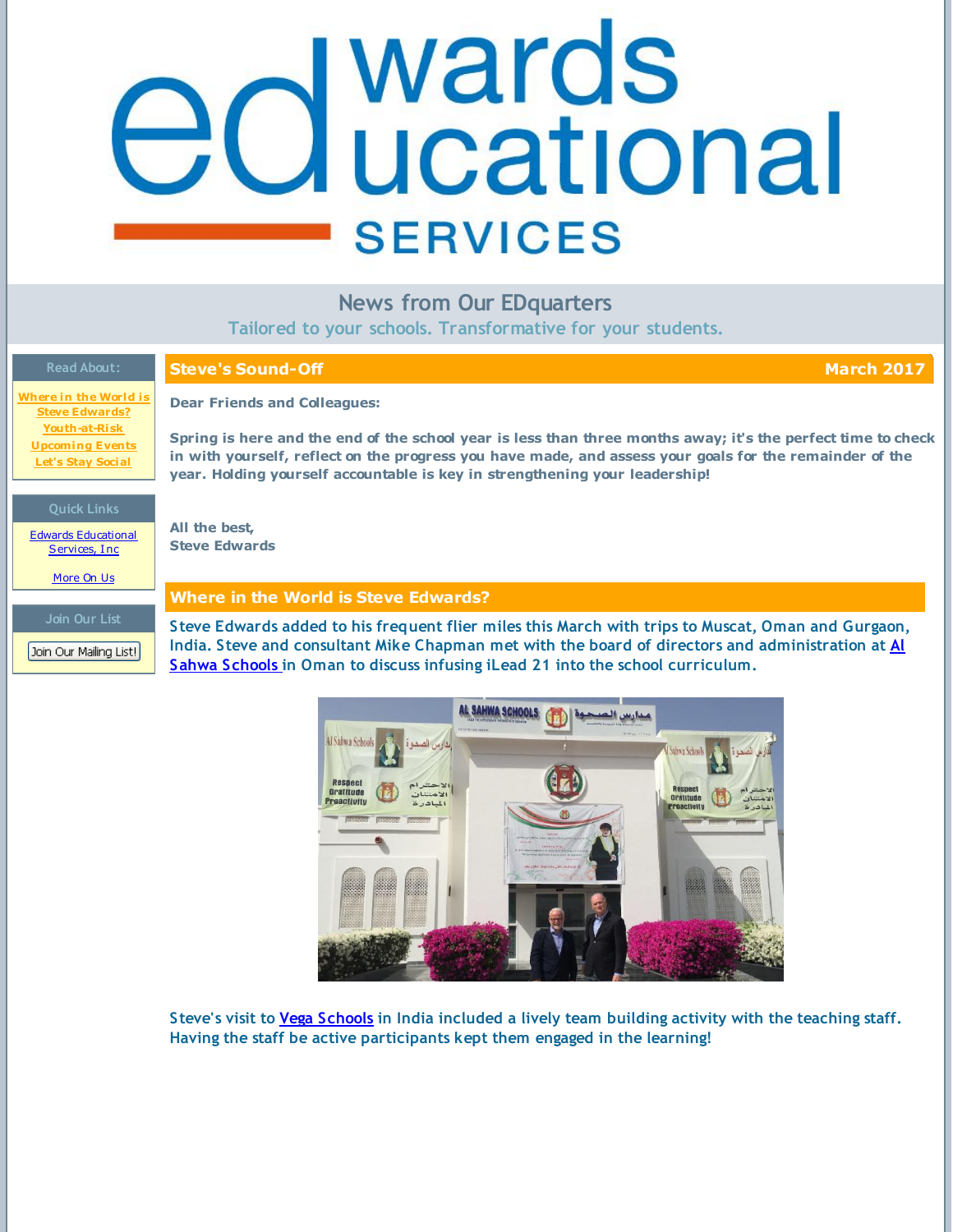

## **Youth-at-Risk: A Global Challenge**

**An article by Steve Edwards and Michelle Rodak detailing the global issue of youth-at-risk and possible solutions was selected for publication in the US-China Education Review. Below is an excerpt:**

Today's youth are among the largest peer group in history. There is a "global youth bulge" that encompasses 1.2 billion young people (International Youth Foundation, 2012). This group of young people (up to the age of 25) is currently ill prepared socially, intellectually, and economically to meet the challenges of a rapidly *changing globalized world (Boss, 2012).Turning the tide requires early and ongoing analysis and intervention. Prevention is equally as important, if not more important. If effective prevention initiatives and practices are in place, the need for intervention can be significantly reduced.*

*Edwards, S. & Rodak, M. (2016). Youth at risk: A global challenge. US-China Education Review*

**They** are excited and honored to share their ideas on how educators, corporations, and communities can collaborate to better address the needs of youth-at-risk around the world.

# **Upcoming Events**

**June 12-14, 2017** *Changing the Paradigm: Leading for Today and Tomorrow*

The West Virginia Cohort will be holding its 2017 Institute at the Stonewall Resort in Roanoke, WV. The Institute is open to all individuals who are looking to expand their expertise in leadership and engage in **meaningful and productive conversations about how to improve teaching and learning in schools. The world is changing rapidly and we need to be ready to face the challenges to come, together.**

### **Register [here](https://media.wix.com/ugd/5afa51_db18e4d0d638416798d8f57d2fdf0915.pdf)!**

**Edwards Educational Services on LinkedIn: Let's Stay Social!**

**Stay on top of all the news happening within Edwards Ed and beyond:**

**Link up with us on our [LinkedIn](http://www.linkedin.com/company/3213556?trk=NUS_DIG_CMPY-fol) page!**

**We like you! Have you ['liked'](https://www.facebook.com/edwardsEDservices) us?**

**[Tweet,](http://twitter.com/#!/EDwardsEDserv) tweet!**

### **Edwards Ed Blog**

**Would you like to be a contributor to our [blog](http://www.edwardsedservices.com/blog/)? We'd love to hear from you!**

**To share your ideas on education, leadership, and current topics please contact:**